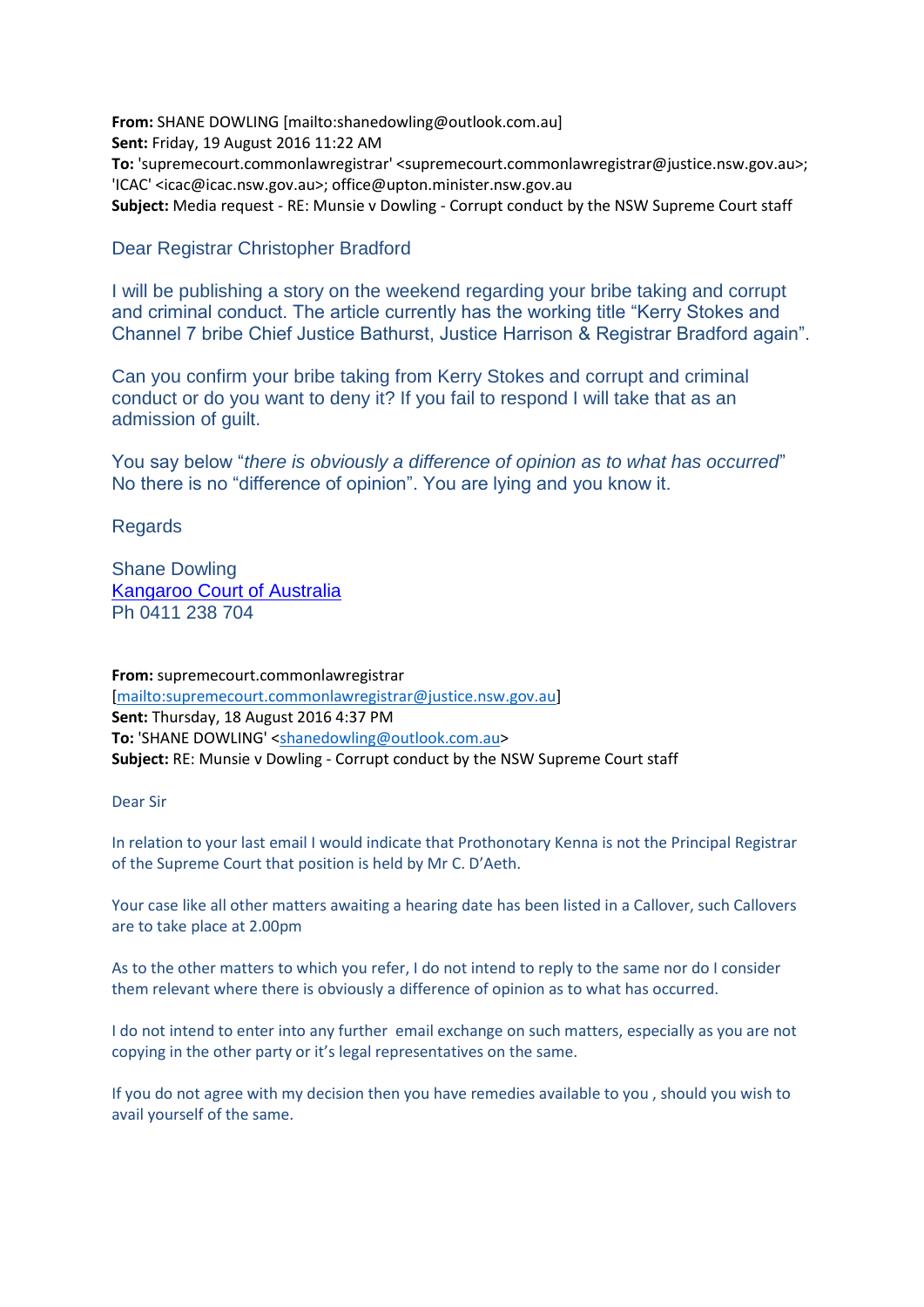**Christopher Bradford | Registrar Common Law | Supreme Court of New South Wales** Law Courts Building, Queens Square, 184 Phillip Street, Sydney NSW 2000

Email: **[supremecourt.commonlawregistrar@justice.nsw.gov.au](mailto:supremecourt.commonlawregistrar@justice.nsw.gov.au)**

**From:** SHANE DOWLING [\[mailto:shanedowling@outlook.com.au\]](mailto:shanedowling@outlook.com.au) **Sent:** Thursday, 18 August 2016 12:03 PM **To:** supremecourt.commonlawregistrar; 'ICAC'; [office@upton.minister.nsw.gov.au;](mailto:office@upton.minister.nsw.gov.au) Victoria Bradshaw **Subject:** RE: Munsie v Dowling - Corrupt conduct by the NSW Supreme Court staff

Dear Registrar Bradford

Can you please answer the questions that I have asked which are below in the previous email? If you are refusing to answer the questions, please explain why.

Regards

Shane Dowling [Kangaroo Court of Australia](http://kangaroocourtofaustralia.com/) Ph 0411 238 704

**From:** supremecourt.commonlawregistrar [\[mailto:supremecourt.commonlawregistrar@justice.nsw.gov.au\]](mailto:supremecourt.commonlawregistrar@justice.nsw.gov.au) **Sent:** Thursday, 18 August 2016 11:47 AM **To:** 'SHANE DOWLING' [<shanedowling@outlook.com.au>](mailto:shanedowling@outlook.com.au) **Subject:** RE: Munsie v Dowling - Corrupt conduct by the NSW Supreme Court staff

Dear Sir

The matter remains listed on 9 September 2016 @ 2.00pm for Callover to allocate a hearing date.

If you wish to have the matter struck out for want of prosecution then you are quite entitled to file a Motion to seek such orders and the Motion will be listed for Directions

**Christopher Bradford | Registrar Common Law | Supreme Court of New South Wales** Law Courts Building, Queens Square, 184 Phillip Street, Sydney NSW 2000

Email: **[supremecourt.commonlawregistrar@justice.nsw.gov.au](mailto:supremecourt.commonlawregistrar@justice.nsw.gov.au)**

**From:** SHANE DOWLING [\[mailto:shanedowling@outlook.com.au\]](mailto:shanedowling@outlook.com.au) **Sent:** Thursday, 18 August 2016 10:07 AM **To:** supremecourt.commonlawregistrar; 'ICAC'; [office@upton.minister.nsw.gov.au;](mailto:office@upton.minister.nsw.gov.au) Victoria Bradshaw **Subject:** RE: Munsie v Dowling - Corrupt conduct by the NSW Supreme Court staff

Dear Registrar Bradford

You have clearly verballed me in your below reply which given you never spoke to me must have been done on the advice of the Duty Registrar or Registrar Rebel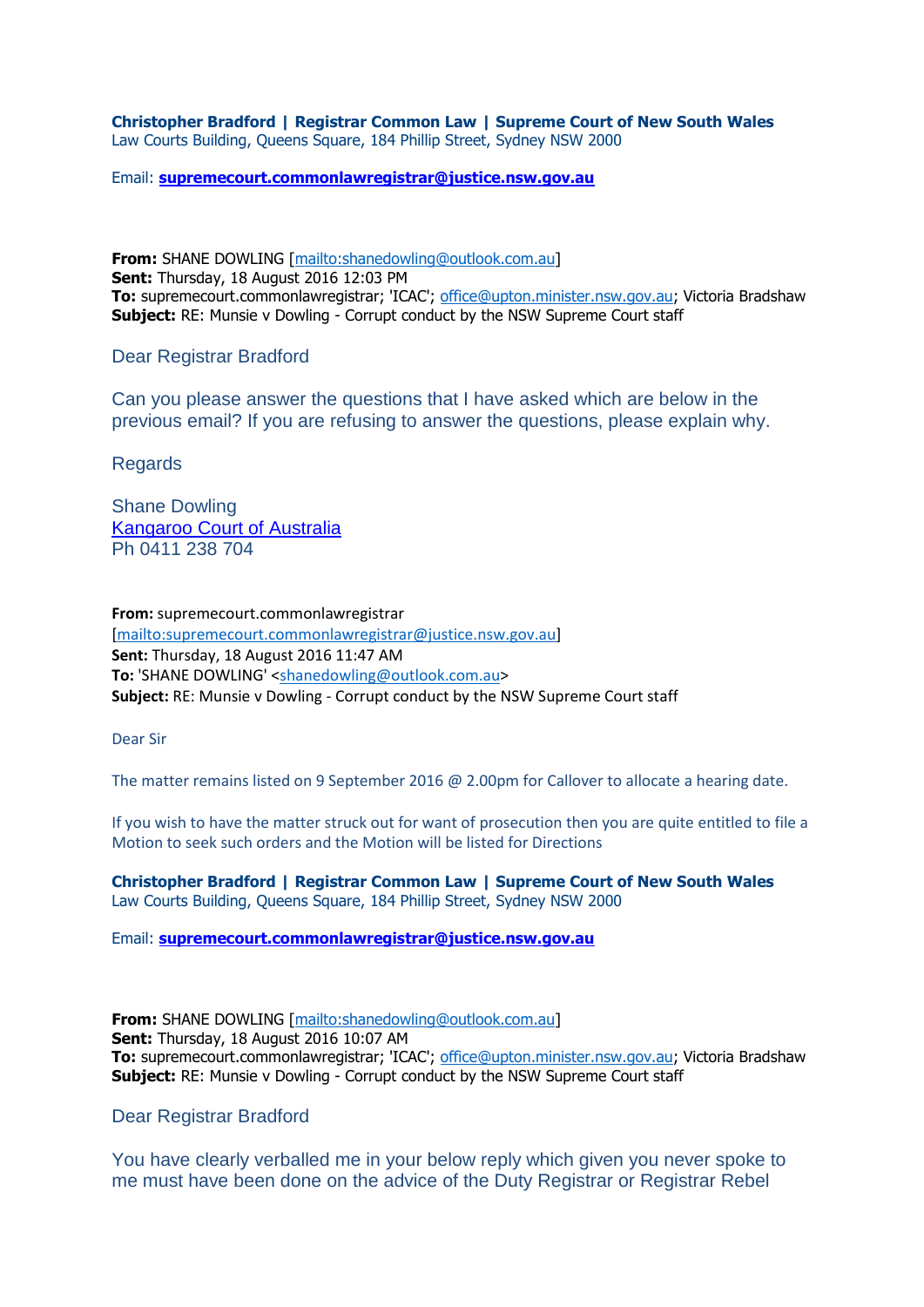Kenna. In the attached email that I sent to Chief Justice Bathurst, every judge of the NSW Supreme Court and the NSW Attorney-General 2 weeks ago on the 2nd August 2016 with the subject line "Justice David Davies confirms systemic judicial corruption and urgent hearing request" I asked for the matter to urgently go before the Duty Judge to be struck out and seeking orders for:

*1. That the matter be struck out for want of prosecution.*

*2. That costs, damages be paid to me and a public apology be issued to me.*

*3. That the court charge Kerry Stokes, Ryan Stokes and Justine Munsie with contempt of court.*

Now you Mr Bradshaw are claiming that on Tuesday (16-8-16) when I was at the Supreme Court I told the Duty Registrar I wanted the matter set down for hearing. That is a straight out lie and clearly contradicted by the attached email. Can you explain who told you that lie or did you make it up? I will address the issues you have raised.

- 1. When I was at the court on Tuesday I asked the duty judge Justice Ian Harrison's associate Bernadette Heywood to have the matter heard then by Justice Harrison. I spoke to Bernadette on the phone and in person. She told me I needed to get a referral from the Duty Registrar.
- 2. I went and spoke to the Duty Register and told her I wanted to see the duty judge and told her I wanted the orders as per above that I sent to Chief Justice Bathurst. Failing that I said I would ask the Duty Judge for orders that the applicants Kerry Stokes and Ryan Stokes are made to file and serve affidavits outlining their claims. I told her that if they are made to file affidavits, which they should have been made to do a long time ago, then the matter will disappear as they will negotiate a settlement with me and withdraw the claim as it is frivolous and vexatious. The Duty Registrar said she would go and speak to Rebel Kenna and Bernadette Heywood. She came back and said she had the matter set down for you Mr Bradford which was not what I wanted. She started making up lies as to why she had done it.
- 3. I was never asked what date or time suits me. I am starting a new job soon and possibly couldn't make that time anyhow. I will not know for another week or two until I start the new role what time I have free. So the matter should be set down now while I am free all day.
- 4. As per the attached email can you explain why you turned a blind eye (in 2014 when the matter was before you) to the fact that lawyer Justine Munsie is being paid to represent Kerry Stokes and is also being paid to be an applicant in the matter which is in effect bribing a witness. The matter should have been struck out by you then and the applicants charged with criminal offences. Why did you take no action?
- 5. You say at number 4 below "You apparently sought a date yesterday.". As I have stated that is a lie. Can you please advise who told you that or did you make that up?

Making a complaint to Rebel Kenna about the Duty Registrar as per your advice below is a joke given I have complained about Kenna before and part of the complaint is about her which you know. So who is the [person to make a complaint about Kenna?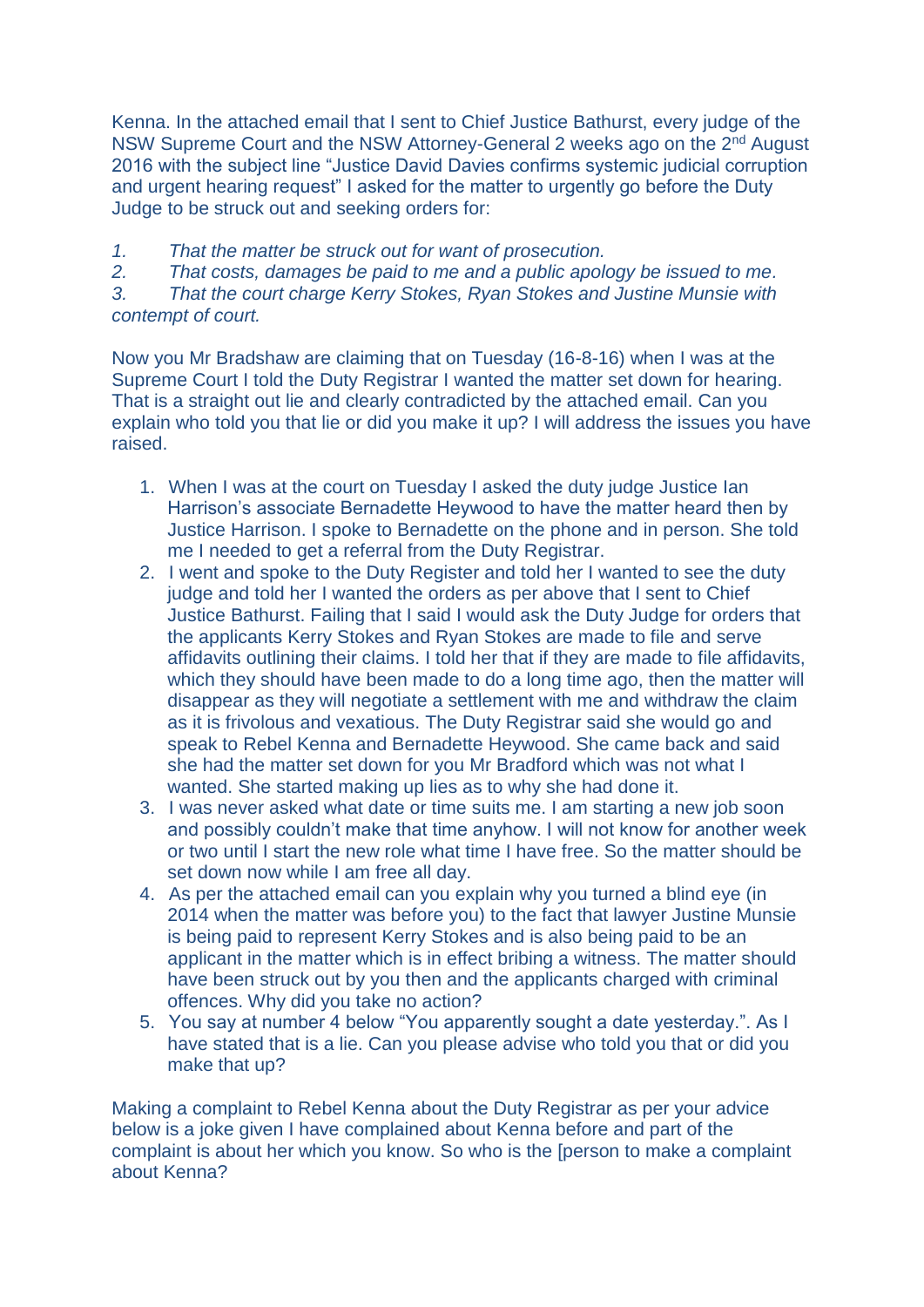You say that "*when a party emails the court it is expected that the other side or it's legal representatives be copied in on the email*". Well the other party has had 4 ex parte hearings (secret hearings) and never notified me. Can you explain why they can have 4 secret hearings with judges and don't need to notify me but you want me to copy them in on emails? That is clear and blatant bias would you agree?

Mr Bradford you have clearly and deliberately intervened in my matters in an attempt to aid and abet the applicants delaying tactics and you should step aside and have nothing to do with the matter again. You previously aided the applicant and acted in a corrupt manner when the matter was before you in 2014 and on that basis alone you should have nothing more to do with my matter. Please have the matter set down for the Duty judge on Friday. I will be making a formal complaint against you Mr Bradford as you are a disgrace.

## Regards

Shane Dowling [Kangaroo Court of Australia](http://kangaroocourtofaustralia.com/) Ph 0411 238 704

**From:** supremecourt.commonlawregistrar [\[mailto:supremecourt.commonlawregistrar@justice.nsw.gov.au\]](mailto:supremecourt.commonlawregistrar@justice.nsw.gov.au) **Sent:** Wednesday, 17 August 2016 11:55 AM **To:** 'SHANE DOWLING' [<shanedowling@outlook.com.au>](mailto:shanedowling@outlook.com.au) **Subject:** RE: Munsie v Dowling - FW: Your requested document: Notice of Listing Generic

## Dear Sir

I refer to your attached email.

I would indicate that :

- 1. Your matter is listed for Callover on 9 September 2016  $\omega$  2.00pm to allocate a hearing date.
- 2. On 4 December 2015, the parties were directed to approach the List Manager to obtain a final hearing date for 2 days.
- 3. No approach was made.
- 4. You apparently sought a date yesterday.
- 5. The Supreme Court at present is unable to allocate 2 day hearing dates and for that reason the matter has been listed with various other matters for Callover to allocate hearing dates.
- 6. No hearing date will be allocated until 9 September 2016
- 7. The matter remains listed on 9 September 2016 @ 2.00pm

As to the other matter that you raised in your email, if you wish to lodge any complaint about what took place in the Duty Room then you need to write to the Principal Registrar.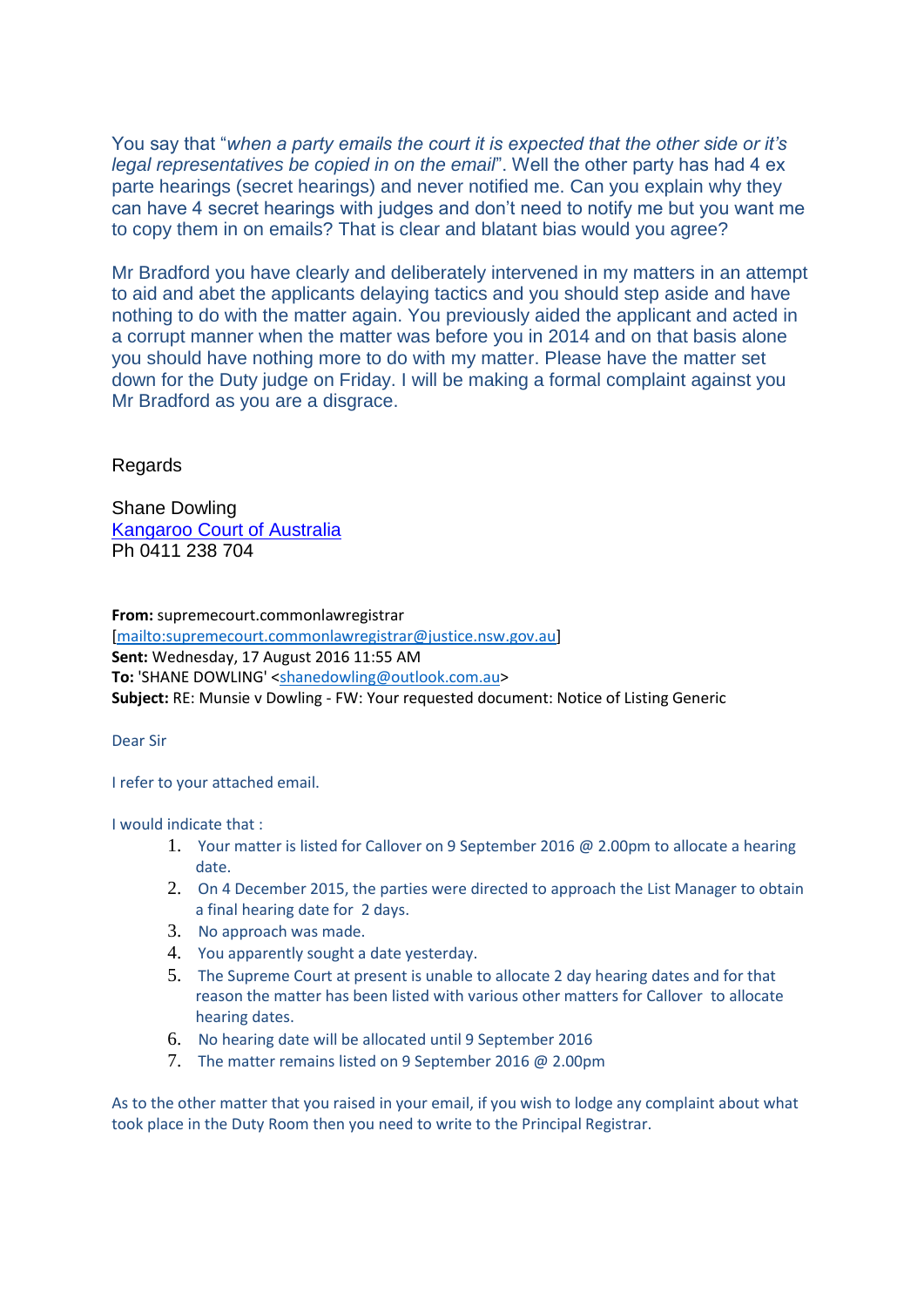Could I also raise that when a party emails the court it is expected that the other side or it's legal representatives be copied in on the email. I would be obliged if you could do that in future.

I hope the above is of assistance.

**Christopher Bradford | Registrar Common Law | Supreme Court of New South Wales** Law Courts Building, Queens Square, 184 Phillip Street, Sydney NSW 2000

Email: **[supremecourt.commonlawregistrar@justice.nsw.gov.au](mailto:supremecourt.commonlawregistrar@justice.nsw.gov.au)**

**From:** SHANE DOWLING [\[mailto:shanedowling@outlook.com.au\]](mailto:shanedowling@outlook.com.au) **Sent:** Tuesday, 16 August 2016 4:46 PM **To:** supremecourt.commonlawregistrar; 'ICAC' **Subject:** Munsie v Dowling - FW: Your requested document: Notice of Listing Generic

Dear Registrar Christopher Bradshaw

The attached email I received today and says that my matter is set down for 2pm Friday the 9th of August. It should not have been set down as I did not ask for it to be set down for hearing. I asked to see the Duty Judge who was known bribe taker Justice Ian Harrison who refused after he colluded with corrupt Registrar Rebel Kenna. I made a previous complaint for assault against Rebel Kenna and a court sheriff last year and she should not have been anywhere near the case which I told the Duty Registrar. It is also my understanding that Rebel Kenna is having a sexual relationship with barrister Sandy Dawson who is representing the applicants and should not have dealt with the matter on the basis of a personal relationship as well. The Duty Registrar did not refute the sexual relationship between Dawson and Kenna when I raised it with her and seemed to confirm her knowledge of the sexual relationship.

Can you please have the matter set down this week as it will only take five minutes to deal with and it has been dragging on for 2 and ½ years. Can you also please tell me the name of the Duty Register as she refused to tell me when I asked her and can you tell me the process for making a complaint against the Duty Register?

Regards

Shane Dowling [Kangaroo Court of Australia](http://kangaroocourtofaustralia.com/) Ph 0411 238 704

**From:** [supremecourt.enquiries@courts.nsw.gov.au](mailto:supremecourt.enquiries@courts.nsw.gov.au) [\[mailto:supremecourt.enquiries@courts.nsw.gov.au\]](mailto:supremecourt.enquiries@courts.nsw.gov.au) **Sent:** Tuesday, 16 August 2016 11:54 AM **To:** [shanedowling@hotmail.com](mailto:shanedowling@hotmail.com) **Subject:** Your requested document: Notice of Listing Generic

Please find attached document: Notice of Listing Generic